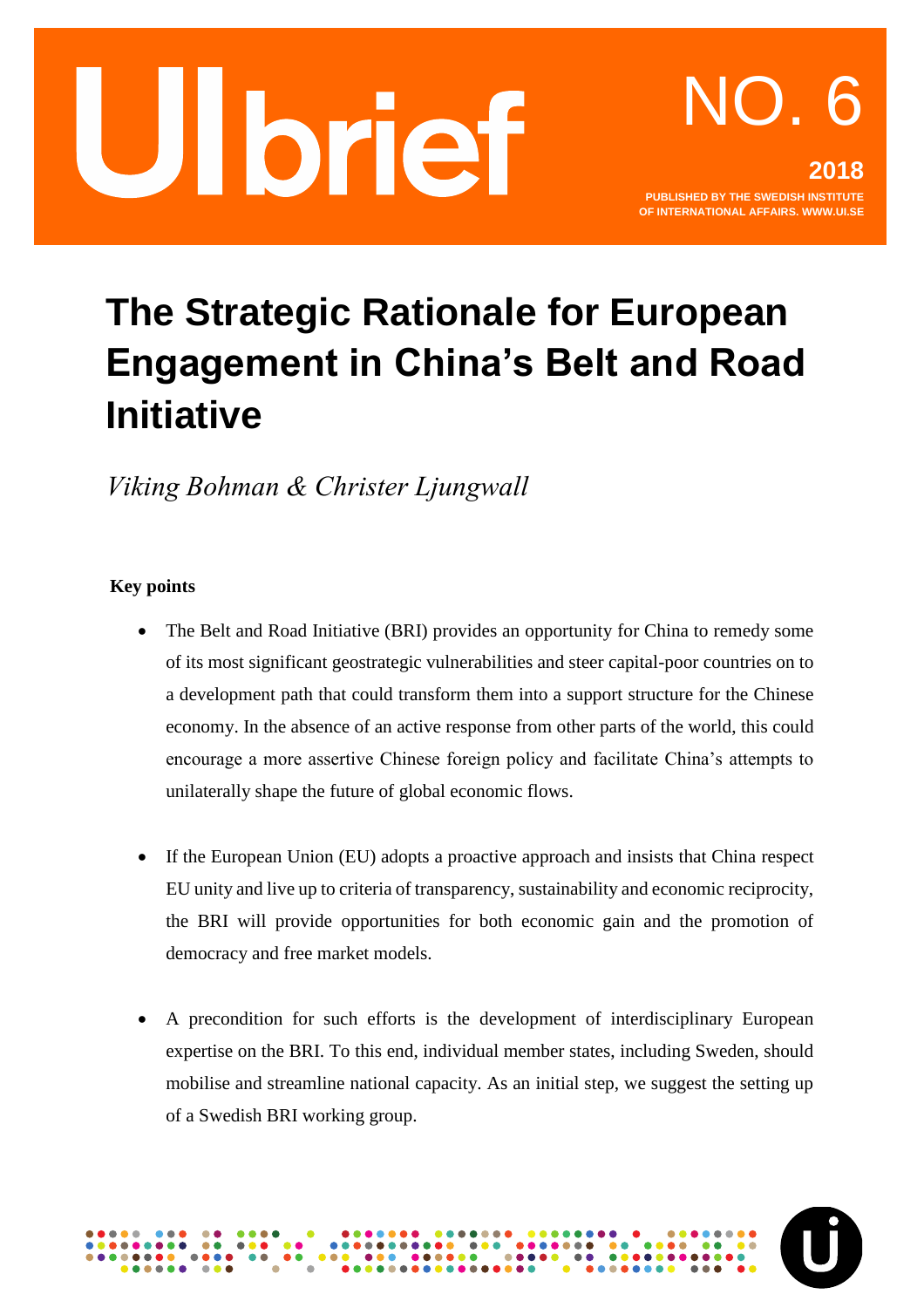#### **One project, many purposes**

The main focus of the BRI is to connect Asia and Europe through an extensive web of infrastructure, both "hard" and "soft". Launched in 2013, the development scheme has come to involve hundreds of billions of US dollars and is now the centrepiece of Chinese foreign policy. Beijing's principal message thus far has been that the BRI will be beneficial to all – a gift from China to the world. In some ways this is true, especially for developing countries in Asia which are in dire need of infrastructure. Nonetheless, most countries are rightly questioning China's claim that "win-win" outcomes are the only goal of the project. In reality, the BRI is a way for China to forward its own economic and the political interests, even if this sometimes comes at the expense of its partners.

Out of the economic rationales which underpin the BRI, four stand out as particularly important.<sup>i</sup> The first one concerns overcapacity in the steel and heavy equipment sectors. Since the financial crisis of 2008, after which China introduced an impressive economic stimulus package, investments in infrastructure has saturated the domestic market. This explains the push to create international alternatives under the BRI.

Second, China seeks to access new markets. New BRI infrastructure and the resulting reductions in transaction costs are expected to increase international trade. Many markets along the BRI are already growing quickly and in the long term could significantly benefit Chinese export industries. While underdeveloped countries are unlikely to provide markets for high-end goods any time soon, the EU market, which is the final destination of the BRI, holds great promise for China.

Third, China is attempting to restructure its economy and move away from its traditional investment- and export-led approach to a model in which domestic consumption plays the leading role. This is a painful process, however, and drastic changes in policy can generate unwanted consequences such as temporary spikes in unemployment. In this regard, the BRI serves as a way to continue to rely on the existing investment-export model while slowly restructuring the domestic economy – with the crucial difference that China is now investing abroad instead of in its saturated domestic market.

Fourth, China is struggling with a problem of geographic disparities between western inland provinces and eastern coastal areas. Coastal cities have long benefited from their geographic position and special government treatment, while landlocked regions such as Tibet and Xinjiang have been left out. By stimulating growth on the Eurasian landmass and redirecting economic flows to the west, the BRI could help to compensate western regions for decades of comparatively slow economic development.

Beyond economics, the BRI serves several geostrategic purposes. One crucial longterm impact of the project is that it is likely to reduce China's vulnerability to coercive economic pressures from the West while increasing Chinese economic leverage over smaller states.<sup>ii</sup> The BRI has the potential to achieve this primarily by constructing a more industrially self-sufficient Eurasia and by building land-based trade routes across the continent which can serve as "lifelines"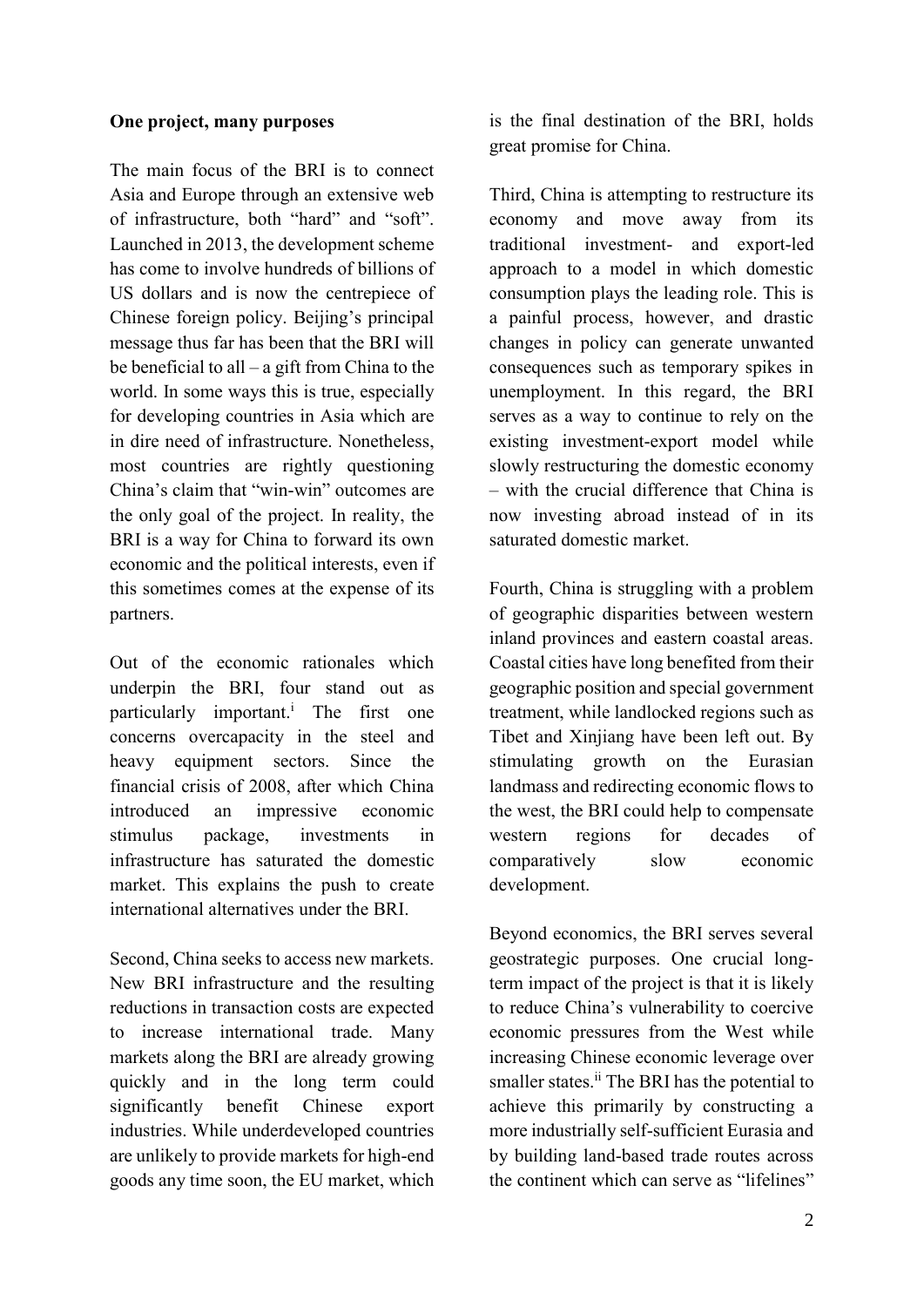in case of supply disruptions or economic isolation, possibly linked to a trade war, economic sanctions or a conflict in the South China Sea. China's economic resilience will also be strengthened by efforts to increase international use of the Renminbi (RMB) and to establish financial institutions that operate outside of the Western-led economic system.

These efforts could make China less vulnerable to economic sanctions by creating a type of regional self-sufficiency within a future Chinese sphere of influence.<sup>iii</sup> Ultimately, as Western economic deterrent capabilities lose their potency, China will have fewer incentives to abide by those international norms which it perceives as running counter to its interests – the reason being that China could withstand any possible repercussions from the West. In the South and East China Seas, the Chinese military has already shown an increased willingness to push the limits of what is considered acceptable by Western powers and Japan.

#### **The case for engagement**

For states that are interested in preventing scenarios in which China becomes more assertive in regional territorial disputes, the objective should be to make sure that China is well integrated into the global economic system and maintains a close, interdependent relationship with the West. This would ensure that Chinese leaders think twice before embarking controversial geopolitical ventures similar to that of Russia's incursions into Ukraine. Economic interdependence would ensure that the costs to China of such action, as a result of Western repercussions such as economic sanctions, remain high.

The economic side of the BRI, meanwhile, also has a strategic dimension. As the project unfolds in the coming decades, China's increased presence in Eurasia will have a significant impact on regional commercial and financial regimes. As China is offering to connect capital-poor countries to the world economy, it can  $-$  in the absence of economic alternatives – largely dictate the terms of this process. Countries such as Pakistan and Laos risk becoming heavily indebted and dependent on China, and their markets remodelled to support the Chinese economy. This is likely to increase Beijing's leverage over these states, not least in allowing it to shape the norms and rules for future economic flows. Although China could in theory use this influence to develop a fair multilateral system, there is evidence from along the BRI to suggest that China will attempt to shape the initiative in a way that maximises its own economic and political advantage, even if to the detriment of others. If liberal democratic countries remain passive, there will be little to counteract and bring to light exploitation and misconduct.

At the same time, it is crucial that the involvement of liberal democratic states does not become a tool for China to legitimise its more dubious activity. China is known to have used economic pressure against smaller states to secure political favours, extract resources and acquire beneficial ownership rights over strategically important infrastructure. Adding to that, corruption is still rampant in China and there are few reasons to believe that such practices will not travel along the BRI. To counteract and avoid becoming complicit in misconduct, the West and its partners need to be clear that they will not support the BRI unless it lives up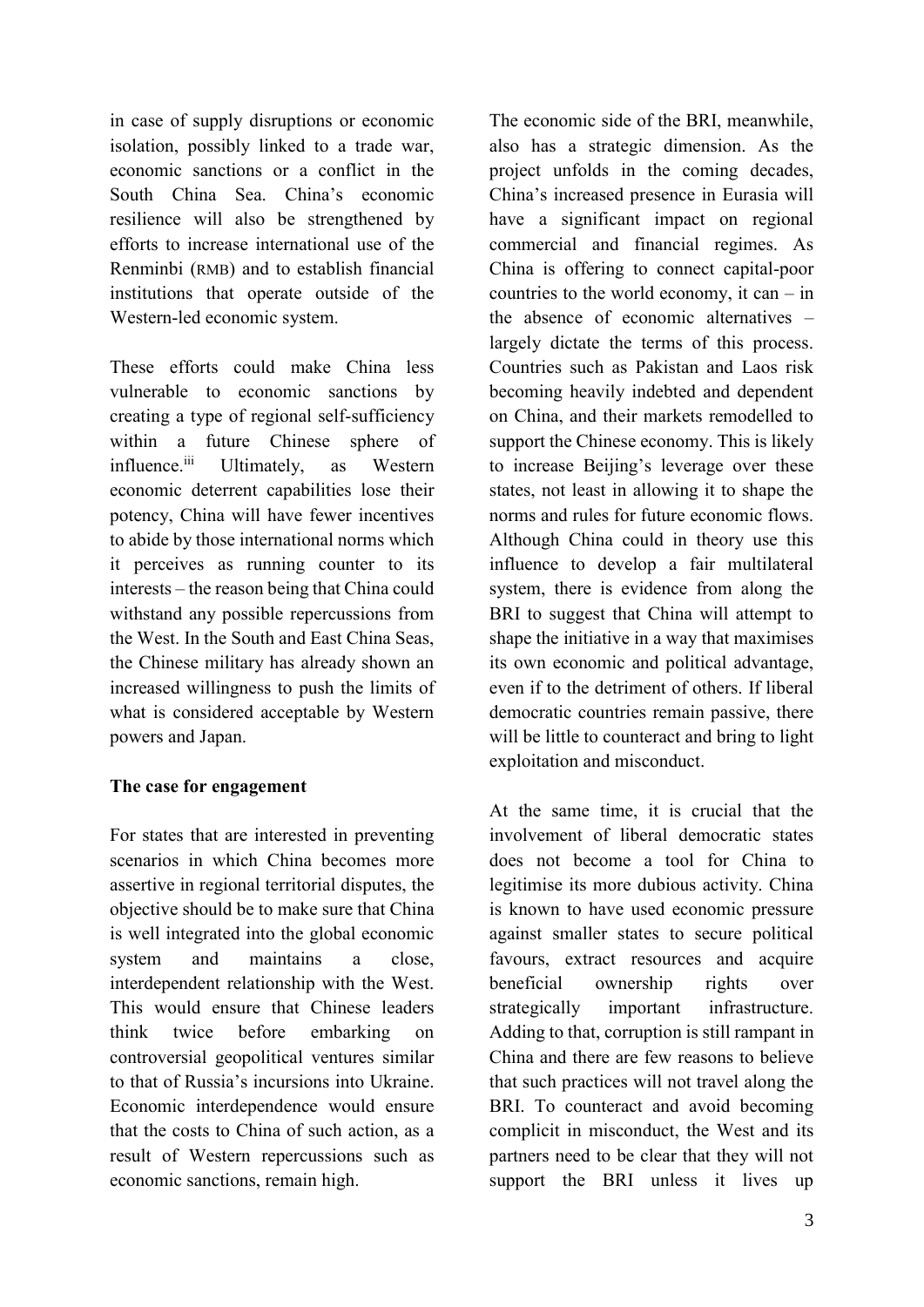recognized criteria on transparency, equal say of stakeholders, and environmental and labour standards.

Beijing may be reluctant to accept such demands, but in the coming decades the BRI is likely to hit more than a few bumps in the road. Beyond the sheer unprofitability of many projects, the initiative involves significant risks associated with corruption, environmental degradation and political backlash in host countries. China's statebacked financial institutions will not be able to sustain unprofitable projects indefinitely – especially when their lending to sustain the domestic economy is approaching its limits.

These troubles are already beginning to impede projects, and there are few reasons to believe that the situation will improve without a change in strategy. As problems grow dire, Chinese leaders are increasingly likely to come to the realisation that the initiative is in need of help from wealthy and respected outsiders to garner financial funds, build institutions and shore up legitimacy among a broad range of stakeholders. In this regard, struggling Chinese projects could provide Europe with an opportunity to influence the course of things. If EU member states manage to establish a joint presence in these areas, they could step in and offer their help to China, with clear demands for increased transparency, sustainability and joint ownership. Even if China refuses, a European presence would help host countries guard against Chinese domination. With credible economic competition, China will have to offer fair deals to developing countries.

Actively participating in the BRI with hopes of influencing China might seem naive, but other options are limited. One alternative approach is to remain passive. This is detrimental because it would facilitate Chinese attempts to unilaterally reshape the economic and political landscape in Eurasia to its benefit. The project is likely to struggle, but given President Xi Jinping's personal commitment to the project, China's efforts to shape its neighbourhood would probably continue – albeit at a slower pace.

A second option would be for the West and states such as Japan to become active in BRI areas but on a competitive, rather than cooperative, footing with China. This would have the benefit of making BRI states less vulnerable to Chinese coercion but might lead to heightened geopolitical competition. Economic competition is good, but the creation of two opposing political camps would not be conducive to international cooperation and global interdependence.

#### **A European response**

When approaching the BRI, the first concern of the EU should be to safeguard its own unity. In the absence of a common European China policy, additional BRI investment schemes could deepen cracks in EU cohesion by enticing member states to run political errands for Beijing. Greece and Hungary, which have both been promised Chinese economic support, have on several occasions showed their willingness to adapt their policies to China's liking. Greece most recently refused to sign an EU statement on human rights in China.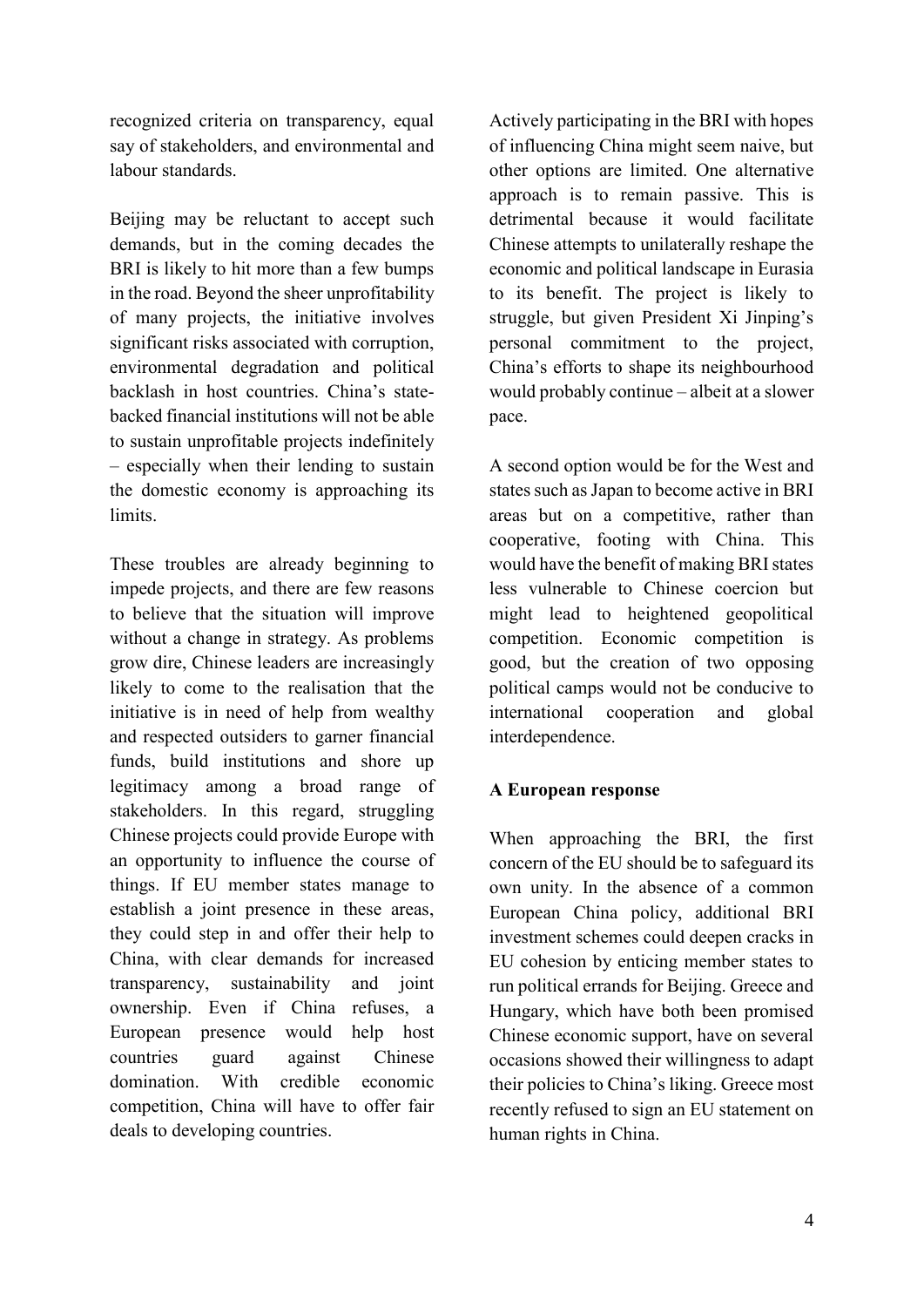Chinese influence in Europe has not gone unnoticed by European leaders. At the 2018 Munich Security Conference, Sigmar Gabriel, Germany's foreign minister at the time, noted that China, alongside Russia, was "constantly trying to test and undermine the unity of the European Union".<sup>iv</sup> Similarly, Angela Merkel has warned that Chinese economic ties should not come with political strings. While such messages might temporarily strain EU– China relations, they capture the essence of what the EU should be communicating to China: the political positions of EU member states are not for sale.

Additionally, demands should be made that Beijing respect the sovereignty of other states along the BRI which risk falling into a vicious circle of economic dependence on China. Speaking of the BRI, French President Emmanuel Macron has already made clear that "[t]hese roads cannot be those of a new hegemony, which would transform those that they cross into vassals".<sup>v</sup>

Another point of importance in the EU– China relationship is economic reciprocity. China aims to spur economic flows along the BRI but is actively limiting foreign access to its own market. Such policies shield Chinese industries from competition and often deprive other states of trade and investment opportunities in China. The EU Ambassador to China has made clear on several occasions that China is not fulfilling expectations of reciprocity. To continue to insist on this, and possibly make it a condition for EU endorsement of the BRI, would increase the prospects of gaining access to Chinese markets and could serve the EU's strategic interests by nourishing economic interdependence.

In sum, like-minded EU members states should communicate clear demands on economic reciprocity and respect for EU unity in their relationships with China. These two requirements, in combination with an insistence on the transparency and sustainability of BRI projects, should guide the EU's approach. To whatever extent possible, efforts should be made to shore up support for this stance among EU member states and other countries along the BRI. Smaller states have an interest in supporting a common stance on China not only because it would guard against Chinese primacy, but also because it is likely to increase chances of making the projects in their countries more successful and distribute the gains more evenly. It is not inconceivable that consensus could be found within the EU for a common approach toward the BRI, especially given that an internal EU report which strongly criticises the BRI recently gained the approval of 27 out of 28 of the EU ambassadors in Beijing. $\mathrm{v}$ <sup>vi</sup>

#### **An opportunity to influence**

Observers often emphasise that the BRI will seek to spread Chinese influence by propagating an alternative authoritarian model and by disseminating Chinese values. This is true in many respects, but it is equally true that if the EU can come up with a coordinated response, the BRI provides an opportunity for Europe to spread democratic ideals and market economy models. On the one hand, the EU should not support the BRI unless it is transparent and fair, which in a best-case scenario would lead China to adapt its projects. On the other hand, participating in the BRI will have the benefit of demonstrating that projects designed according to liberal market economic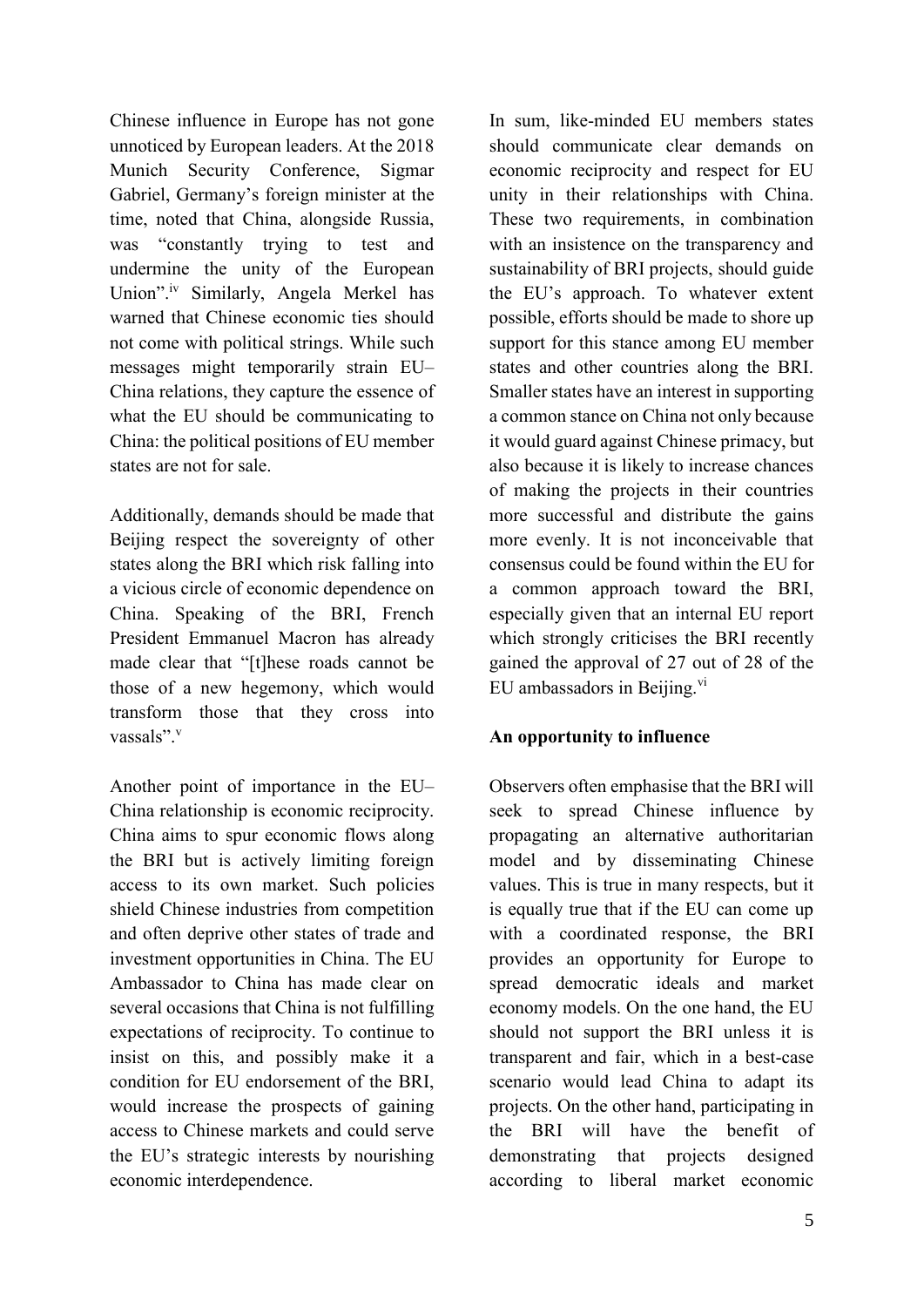models are more efficient and sustainable. Indeed, projects which lack transparency and joint ownership structures are more likely to be corrupt, face a popular backlash and cause environmental degradation.

In addition, deeper economic integration and people-to-people contacts with China will naturally intensify the Chinese people's exposure to ideas from the outside world (even Beijing's sophisticated censorship apparatus has limitations). Many observers have seen the recent authoritarian turn in China as conclusive evidence that economic integration with the West has failed to influence China. Such claims, however, fail to recognise the changes in Chinese society which have taken place since Deng Xiaoping's reforms were first introduced in 1978. Xi Jinping has ushered in an era of political repression, but this does not necessarily mean that the population is becoming less critical in their thinking. They might very be influenced in a "liberal" direction through their interactions with the West.

#### **A Swedish response**

Sweden has clear gains to make from developing a forward-looking strategy for the BRI. The long-term prospects for opening new markets should not be neglected. Nor should opportunities to influence the direction of economic development in Eurasia and other places. The Swedish government is deeply committed to the United Nations Sustainable Development Goals and has a clear interest in making sure that the BRI meets sustainability criteria. To this end, Sweden could at the EU level push for efforts to mobilise and streamline European development and aid programmes in BRI

countries. The combined mass of European projects could then be nudged toward Chinese projects in order to create synergies and cooperation wherever possible. Again, a precondition for such active participation in the BRI should be a common understanding with China regarding environmental standards, transparency, joint ownership and monitoring mechanisms. In such settings, Sweden should leverage its comparative advantage in environmental science and technology to influence projects in a sustainable direction. As of now, however, Sweden, like most other EU member states, lacks the detailed interdisciplinary knowledge that is needed to engage with China in an appropriate fashion. Expertise from disciplines such as environmental science, security studies, political science and development economics needs to be consolidated to create a comprehensive understanding of the BRI. One way to achieve this would be to fund policy relevant research projects and organise interdisciplinary expert groups which would advise the Swedish government on how to approach BRI projects.

To better organise Sweden's approach, a permanent working group should be established to serve as a knowledge-sharing and coordination platform for ministries, government agencies, civil society organisations and the Swedish business sector. The Ministry of Foreign Affairs would be a natural place to host such a mechanism. This group could also act as a focal point for international exchanges and might serve to organise cooperation within the Nordic region. As a next step, the government should consider institutionalising Sweden's capacity to deal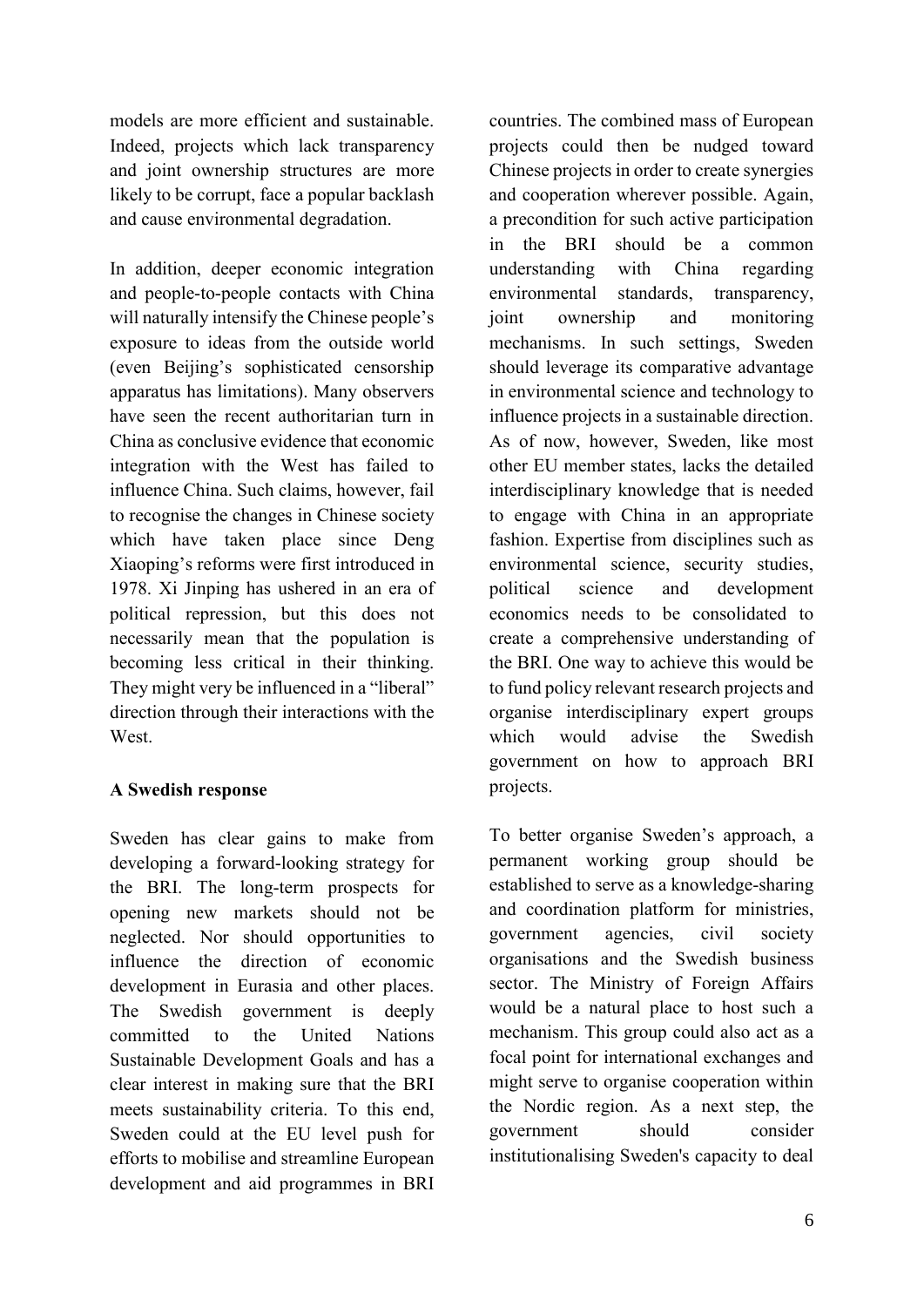with the BRI through the establishment of an office for Belt and Road issues.

*Viking Bohman is coordinator of the newly established Stockholm Belt and Road Observatory.*

*Christer Ljungwall is an affiliated professor in the Asia Research Centre at the Copenhagen Business School.*

<sup>i</sup> See Rolland, Nadège. 2017. *China's Eurasian Century? Political and Strategic Implications of the Belt and Road Initiative*. Seattle, WA: National Bureau of Asian Research, 95–109; Ghiasy, Richard, and Jiayi Zhou. 2017. *The Silk Road Economic Belt: Considering Security Implications and EU–China Cooperation Prospects*, SIPRI, pp. 4–8.

1

ii Friedberg, Aaron L. 2018. "Globalisation and Chinese Grand Strategy." *Survival* 60(1): 7– 40.

iii Ljungwall, Christer and Viking Bohman. 2017. "Mending Vulnerabilities to Isolation:

How Chinese Power Grows out of the Development of the Belt and Road Initiative." *RUSI Journal* 162(5): 26–33.

iv [https://www.auswaertiges](https://www.auswaertiges-amt.de/en/Newsroom/rede-muenchner-sicherheitskonferenz/1602662)[amt.de/en/Newsroom/rede-muenchner](https://www.auswaertiges-amt.de/en/Newsroom/rede-muenchner-sicherheitskonferenz/1602662)[sicherheitskonferenz/1602662](https://www.auswaertiges-amt.de/en/Newsroom/rede-muenchner-sicherheitskonferenz/1602662)

<sup>v</sup> [https://www.reuters.com/article/us-china](https://www.reuters.com/article/us-china-france/chinas-new-silk-road-cannot-be-one-way-frances-macron-says-idUSKBN1EX0FU)[france/chinas-new-silk-road-cannot-be-one](https://www.reuters.com/article/us-china-france/chinas-new-silk-road-cannot-be-one-way-frances-macron-says-idUSKBN1EX0FU)[way-frances-macron-says-idUSKBN1EX0FU](https://www.reuters.com/article/us-china-france/chinas-new-silk-road-cannot-be-one-way-frances-macron-says-idUSKBN1EX0FU)

vi [https://global.handelsblatt.com/politics/eu](https://global.handelsblatt.com/politics/eu-ambassadors-beijing-china-silk-road-912258)[ambassadors-beijing-china-silk-road-912258](https://global.handelsblatt.com/politics/eu-ambassadors-beijing-china-silk-road-912258)